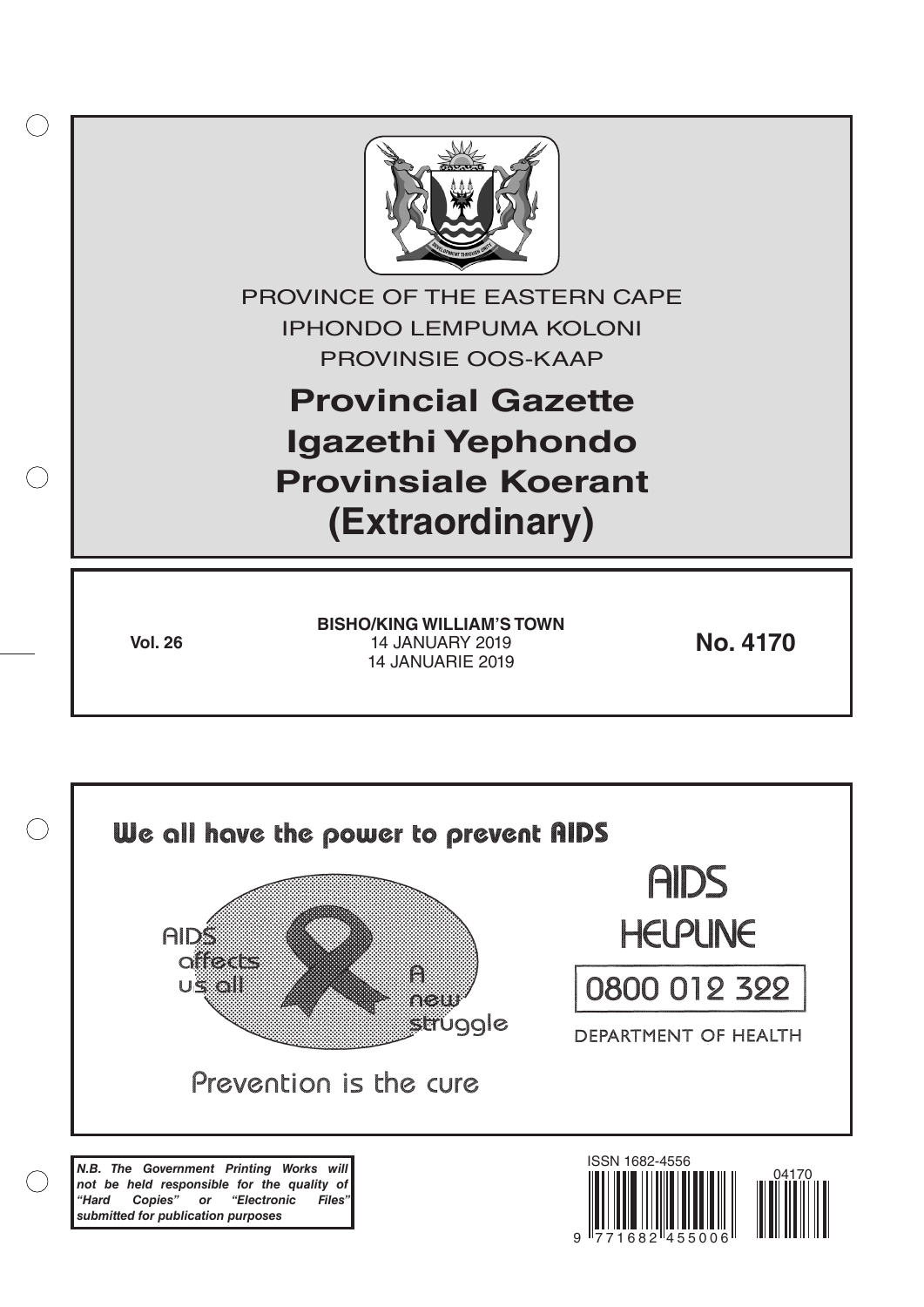# **IMPORTANT NOTICE:**

**The GovernmenT PrinTinG Works Will noT be held resPonsible for any errors ThaT miGhT occur due To The submission of incomPleTe / incorrecT / illeGible coPy.**

**no fuTure queries Will be handled in connecTion WiTh The above.**

# **CONTENTS**

|                                                             | <i>Gazette Page</i> |     |
|-------------------------------------------------------------|---------------------|-----|
|                                                             | No.                 | No. |
| LOCAL AUTHORITY NOTICES • PLAASLIKE OWERHEIDS KENNISGEWINGS |                     |     |
|                                                             | 4170                |     |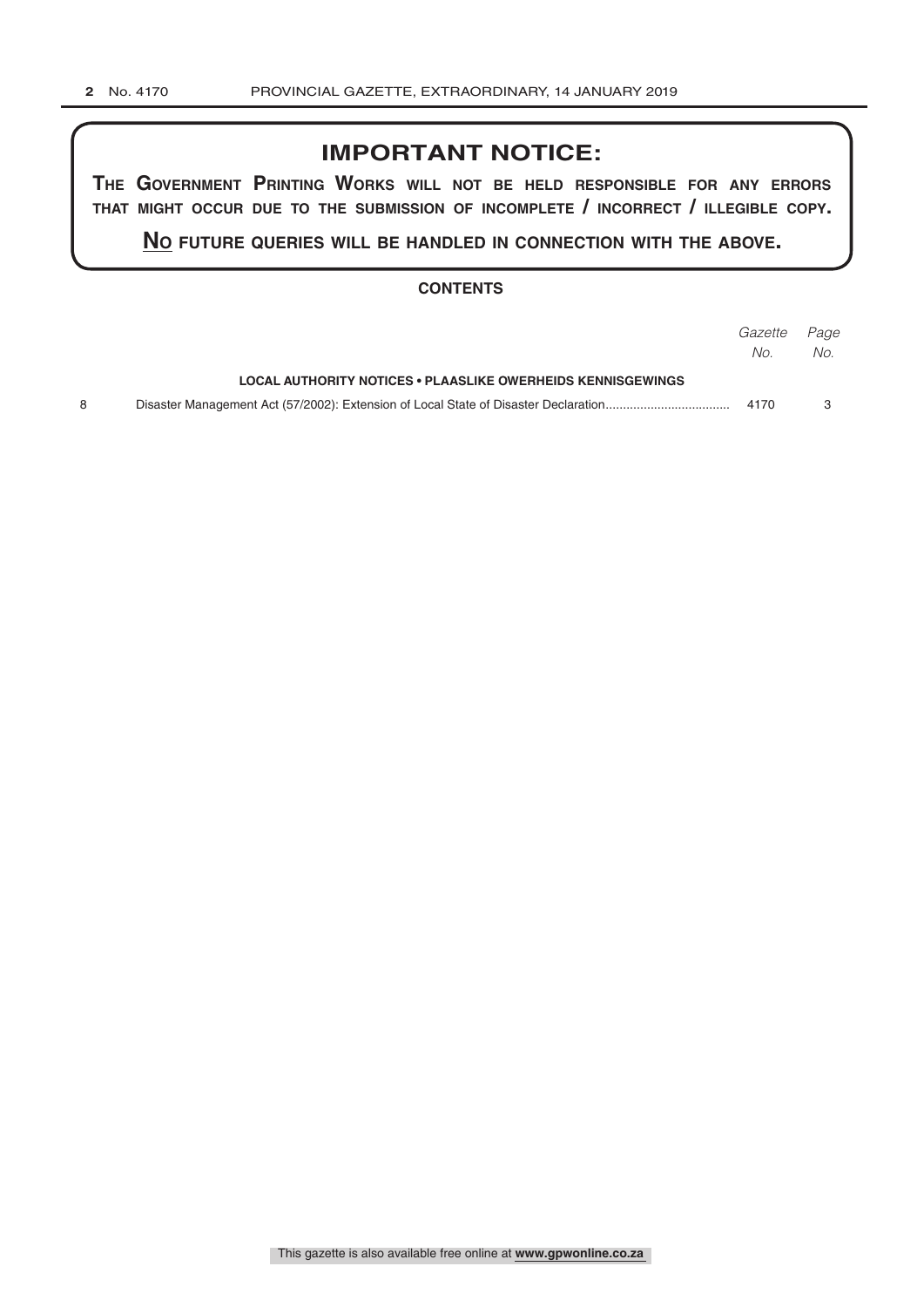# Local Authority Notices • Plaaslike Owerheids Kennisgewings

**LOCAL AUTHORITY NOTICE 8 OF 2019** 



Cape St Francis **Hankey** Humansdorp Jeffreys Bay Loerie Oyster Bay Patensie St Francis Bay Thornhill

Postal: PO Box 21, Jeffreys Bay, 6330 Tel: 042 200 2200 / 042 200 8300 Fax: 042 200 8606 Email: registry @kouga.gov.za Website: www.kouga.gov.za

# **PROVINCE OF THE EASTERN CAPE**

#### **KOUGA LOCAL MUNICIPALITY (EC108)**

### **PROVINCIAL NOTICE 133/2018**

# **EXTENSION OF LOCAL STATE OF DISASTER DECLARATION**

#### **DISASTER MANAGEMENT ACT NO. 57 OF 2002**

The Kouga Local Municipality hereby, in terms of Section 55(5)(c) of the Disaster Management Act No. 57 of 2002, due to the prevailing drought conditions extend the Declaration of Local State of Disaster as published in the Provincial Gazette No. 4129 of 12 December 2018 for a further month.

**C. DU PLESSIS** Jeffreys Bay **MUNICIPAL MANAGER** 6330

**FOR PUBLICATION:**

**Provincial Government Gazette**

P.O. Box 21